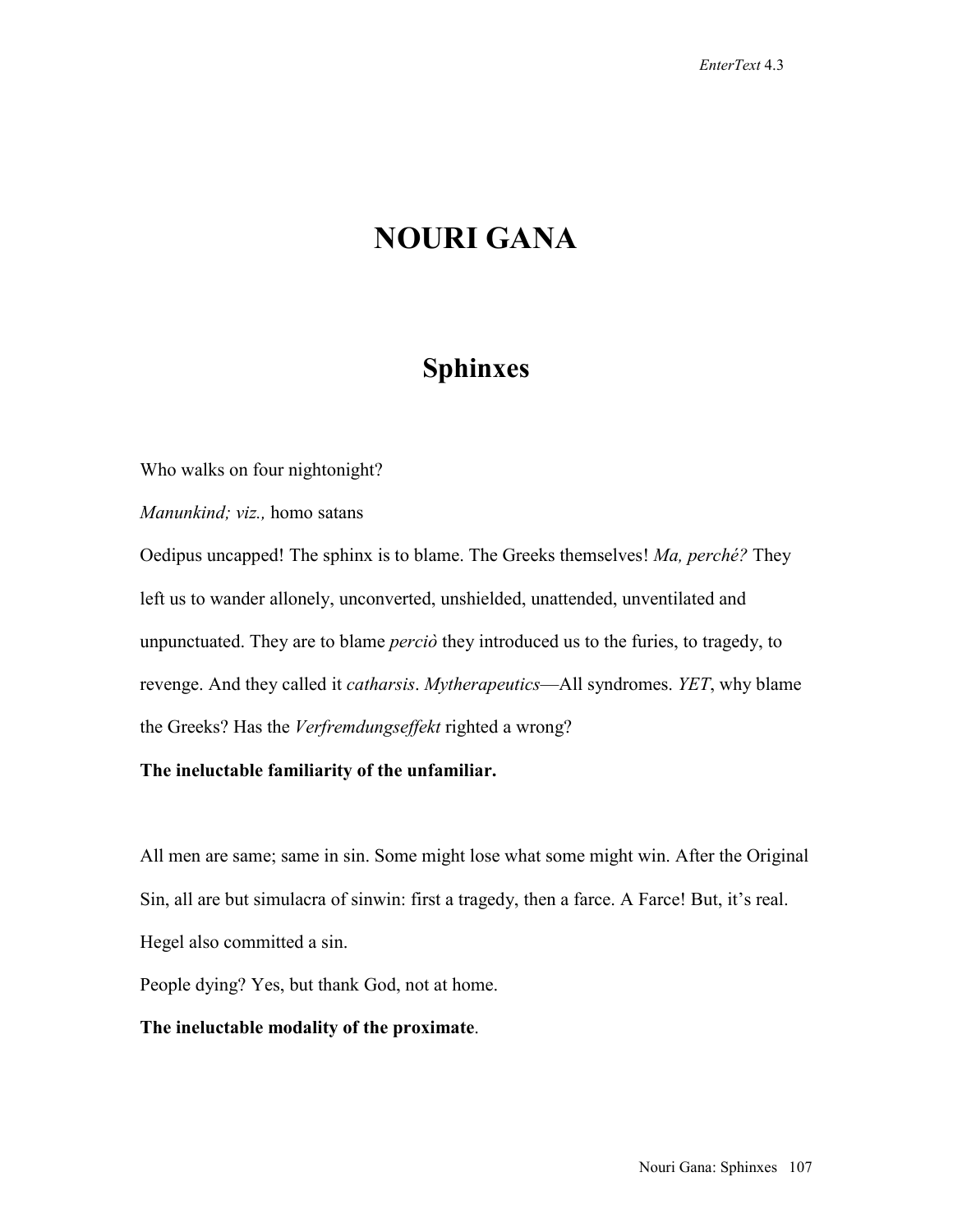*EnterText* 4.3

Baptized yet unconverted, incontrovertible yet baptizeable. Baptismal auspices of bombooming, bellying bullies of insatiable desire. Take it all, have a foot wherever you're most unwelcome, and rally the world for displays of hyper-pragmatism, nominalism, and always, May god Bless. Harum-scarums viscerally performing on the rack reckless wreck of wrackful rockfallB-52, harping on mistake for messake. *Aussefaction minorates atrocities.* Whither with whence once whence fences offence hence yielding more whence for new offence therewherewhen you can't stay on the fence? Better see into whence once before strutting one's prance.

But, whence those planebombplanes geared into the Twin Brothers? Perhaps, *a certain old Nobodaddy was in his cups*. Neither Hamlet nor Stephen can tell. *There are more things in Heaven.* Shut up Hamlet. Tiresias! No time for your wisdom. An end of the endof-history kind of hubbub thunderclapped in my hubble-bubble laying my lungs in a pile of rubble.

The real strikes back, the real is back to wreak vengeance on the triumphalism of the virtual. No more shall events go on strife after this eventful event, although volleying a Gulf-like war is *über alles* a total misreading of the eventfulness of autheventicity, the abevent, the revolution of the event itself by itself, by virtue of its raid on the symbolic brothers of the globalization ruck. But,

*As to what comes next, let there be no doubt about it, get your forces ready*.

*The cycle, the gyre, The typhoon, Saviour!*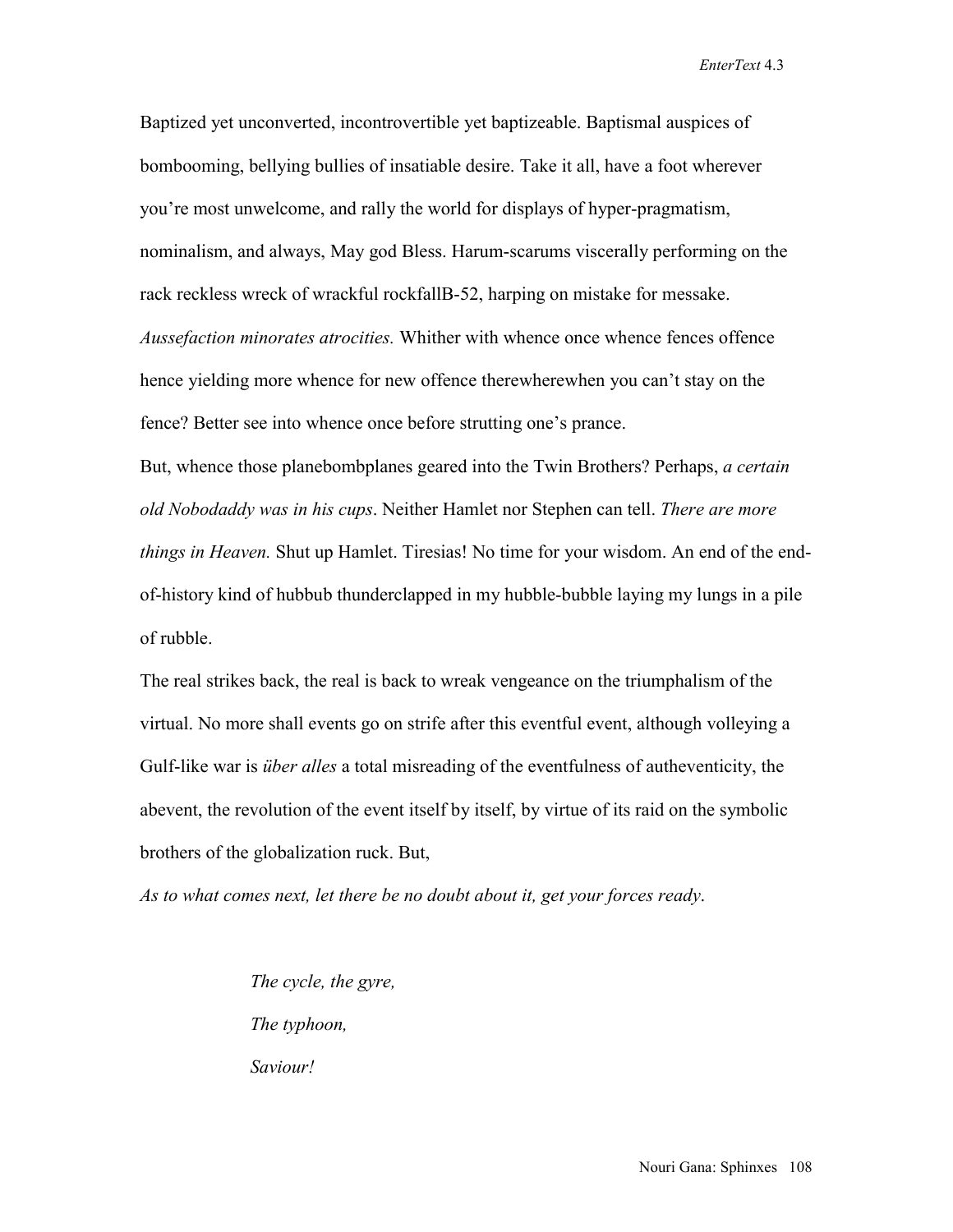*EnterText* 4.3

#### *Come soon.*

*He switched off* Aljazeera *but couldn't cut off the nomadic voyages of his mind*. The most thought-provoking thought is to have ever thought about not having had indulged in thought when having first thought about what it would feel like to have thought about the first thought-provoking thought to have ever come to your thought while you were oblivious to the thought that thought might be thought where thought might be neither found nor thought, only sold and bought. Pragmatics of thought. Thought as accomplishment. Nay, accomplishment without thought: thought and accomplished where thought can be found yet not sought. Heidegger upside down, inside out, thoroughly found and bound.

*The Rhetoric of authenticity*. The question that leads to another question which leads to yet another question: Israel, Palestine, Afghanistan. Hang on to the question whose answer is nothing but a question paused at the same time the question of which it is a question is under question. The question of Belal that which is the question of Palestine that which is the question of Israel that which is the question of The Nile that in which we will soon bathe *unarked*.

The rhetoric of offensivity with-out rhetoric. Offenticity. War on the unknown; unprecedented war on an unprecedented enemy. An enemy? Real or invented? Always invented until it becomes real. Engineers of enemies. Welcome to the abode of production. Terror production, delivering 24/7. Life guarantee, not your life though: lifeguarantee-terror products only. Their survival demands your demise, but you can still have a social assinsurance so that we can at least bury your corpse *ipso facto*.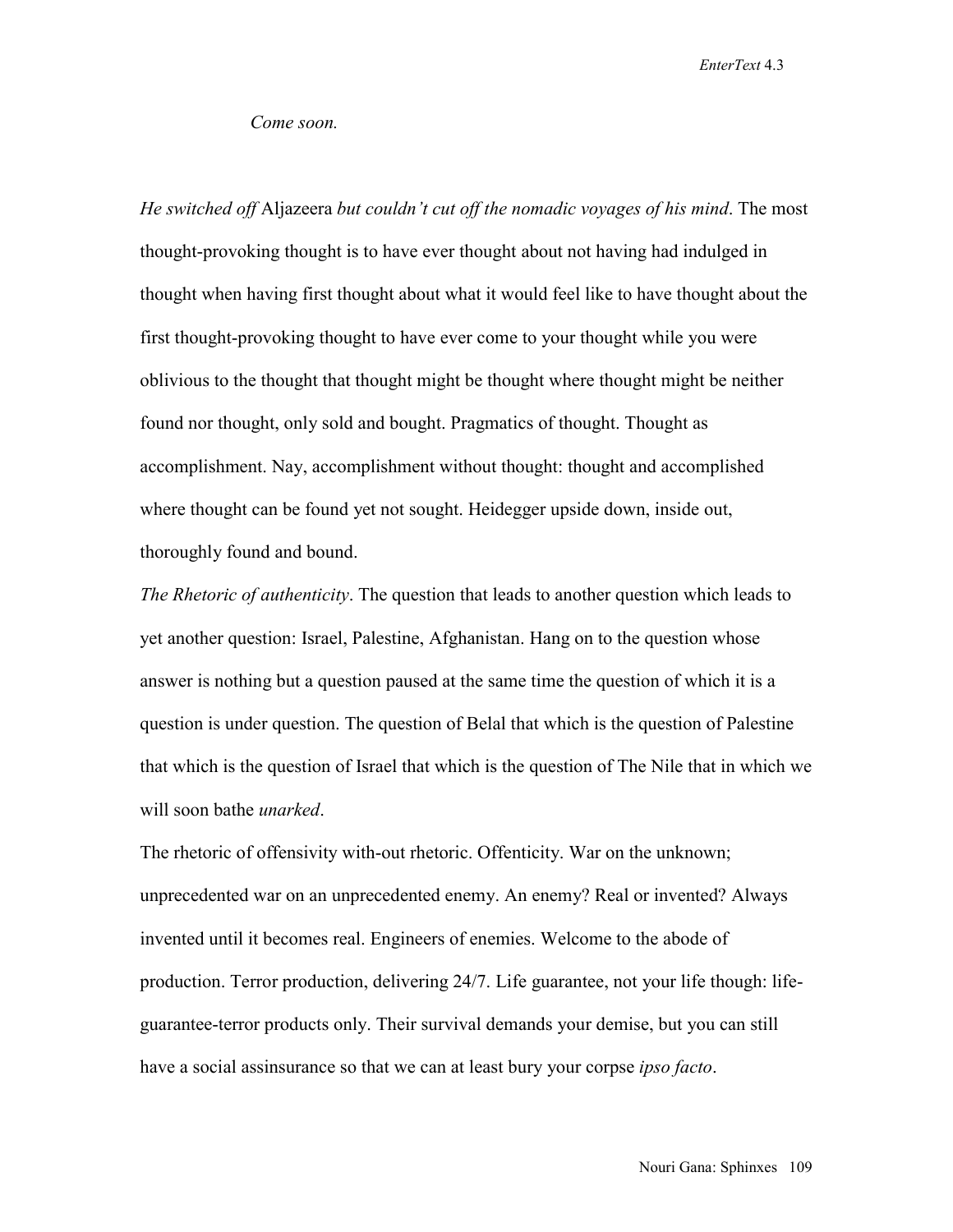#### **Ineluctable** *corpsofactuality*.

He has never imagined how breathing is so crucial to life until he saw them bottled and suffocated in their own minds' eyes.

*September 11th Is to blame, Methinks things Ain't going to be the same again.* 

#### *Fabulous artificer!*

Belal's pledge. You have angered your master; bitten the hand that spoon-fed you. Poseidon is angry; Aeolus won't help, and you know nothing of Gods' anger until you taste it, and taste it you will. But! Has he not won already? *Better die once…*Who's he? Invented to contain communism and now re-invented to hammer home a war on terrorism. The changing shape of modern terroreactism in response to the changing face of the modern aesthetic cannon.

He never dreamt of what The World so generously did to him. A son crowned by a father: even the Greeks haven't imagined that. What's death now to him but a cap? American cowboy imaginary so adamant to crown him. What a pyrrhic-victory! Once again, who is he? A practising deconstructivist!

Un-building the built; clearing a space for the unbuilt… Deconstructing the centre that tends to escape structurality... Perfect deconstruction! Just assume for once in your life,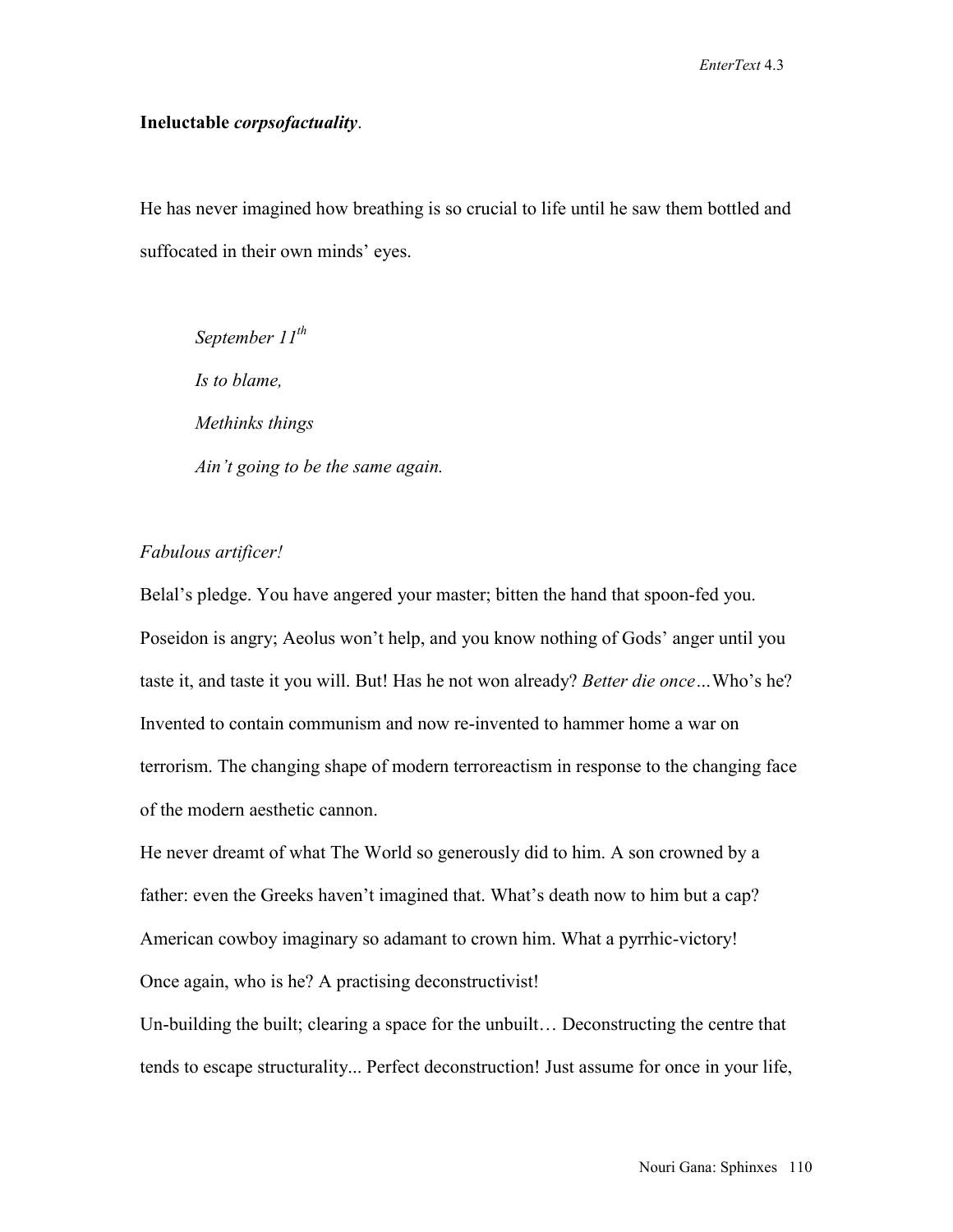assume the madness in your method. But, war has always been deconstructive and every war has been différanced. The wound of deconstruction, fissured yet unsutured. Promises of peace; pacts of war: différance undifferentiated, unsupplemented, undeferred, unpromised, but granted. Bellyfull of it?

#### **Sphinxes of Dreadida**.

*He stretched on the bed for a while before he became aware of the pillow of salt on which he hatched his thoughts. He tried to unscramble the specks of his mind's eyes, but he was too unpregnant of the cause to invest enough stamina in the accomplishment*. *Again his thoughts were transported back to Afghanistan when he heard the hourly news on the Mediterranean Radio. He remembered what one blonde once told him about the situation of women in Afghanistan: "I find it so inconceivable that they treat women like that," she said. Obviously, all women need in Afghanistan is a little bit of Macdonaleyezation. So, he just murmured the word, "binoculars."*

Women in Afghanistan under "our" eyes. Parallax complex. *While I read it black, you read it white*. *Wizaratu el-amr bilmaarouf wa en-nahy ala el-munkir*, the ministry of the promotion of virtue and the prevention of vice! Have to wear a *burka* if you are a woman and a beard if you are a man. Just make sure you bury the bodied, never worry about the embodied. Wonder how they survive the summer with their badly bodied and mercilessly embodied bodies. Plus it gives them headaches. A portable chaperon is a must. Can one, being an Other to another Other, really understand another Other, for whom one is yet another Other, with no help from another Other?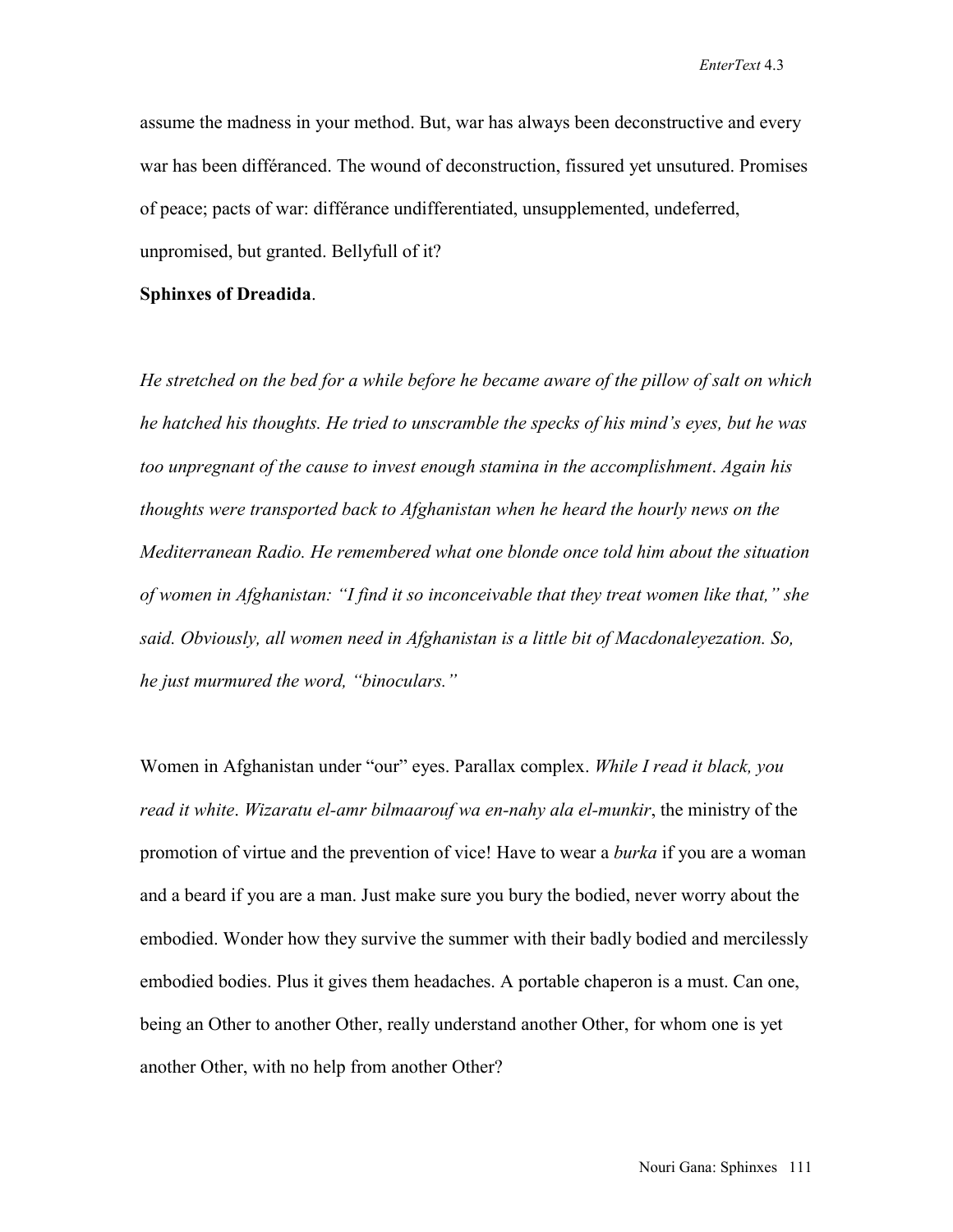See them as we see ourselves! Wonder if we ever see ourselves as others see us! Womenfor-women-in-Afghanistan manifesto: women of the world unite. RAWA. Laura's speech. No axe to grind: doing it for the women and children of Afghanistan. Yeah, let me know, or I shall see for myself

#### *When the hurly-burly's done,*

The hermeneutics of Islam: the invention of Islam*s*. Mr. Said's *outofplace* call for secularization. Hijacked religions. Meshed in-sights. Veiled re-visions. Everyone has to fix her eyes before her feet. Or else, whipped and lashed. Oppression and depression, that's how it feels to wear the veil. Freedom of choice spoon-fed by the politics of lashing. But are we implicated? *What's Hecuba to him*? Paralysis regained. Depends where you StandStill.

#### **Paralyllax**!

*Operation Enduring Freedom*. Or, in want of a better phrasing: ignorance courted by arrogance fixated on credibility. The traumaofthereal's backlashandbacktrack. Perhaps Hegel was not, after all, wrong, however unpopular he might seem to have become. But, who is struggling for recognition now? Those who have an anxiety over losing it compounded by an unfaltering desire to preserve it. One-way-street-car named democracy. Undialectized imagination dressed up, hiding, drum drumming empty slogans, wearing a *hijab*, *jilbab*, or *Khymar*. Now, what is worse? Wearing it, or pretending not to be wearing it? The metonymic—playful but lethal—sliding of the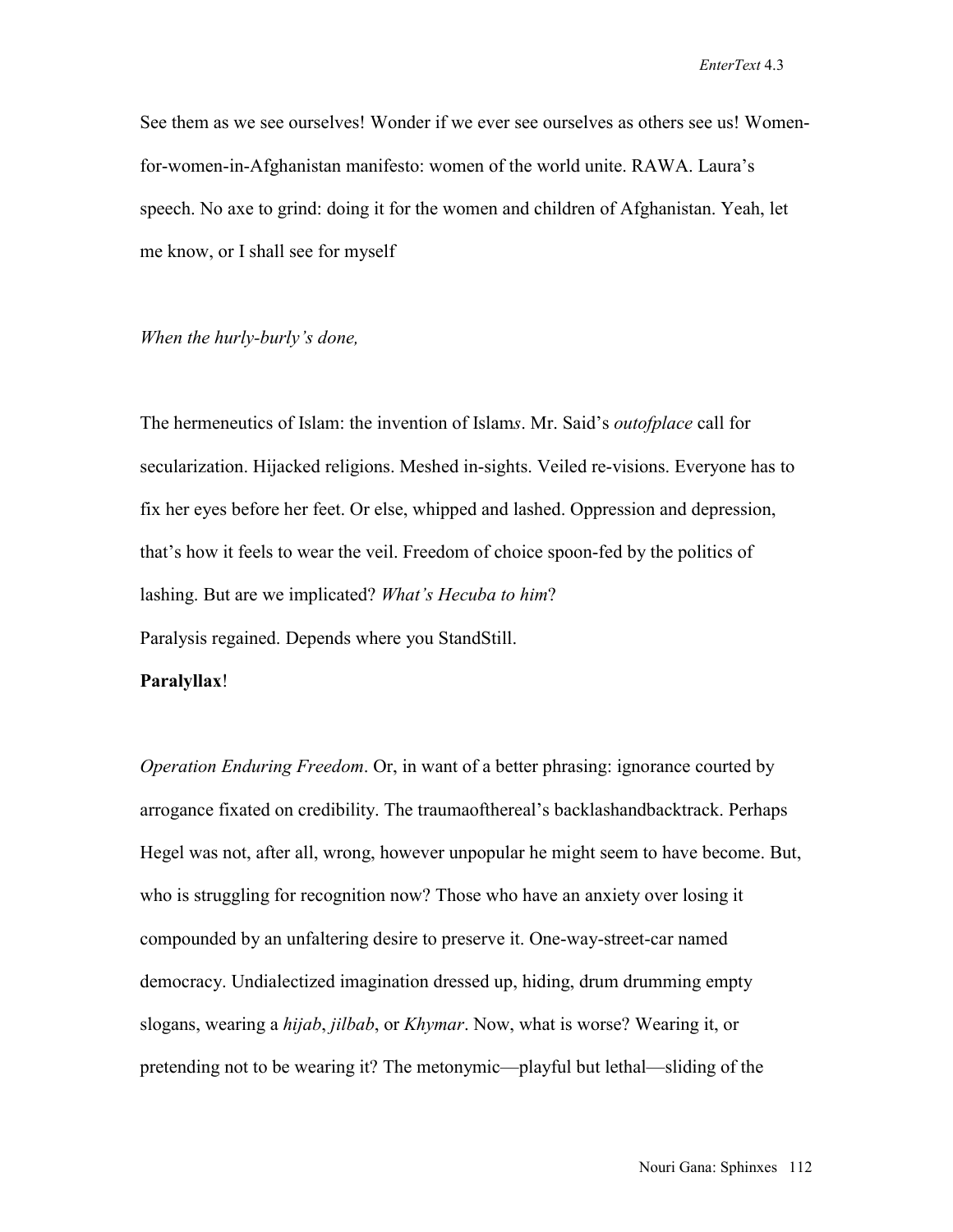masked under the mask. Building our own graves: the aesthetics of automourning. Comfortably and most pleasantly so. What's a veil then but a veil of signs?

#### **Sphinxes of the sign**.

Wonder why God made that promise to Noah?

*I am putting my bow in the clouds*.

*Thought it was too altruistic and generous-to-a-fault of Him. Never occurred to him that there is no hope that The Almighty would step in again. Forsaken Crusoes! That's who we are! Must Have Been a pre-post-structuralist, after all; for, Who Else would be keeping a promise? What's the definition of a promise, after all, if it is something you are supposed to keep? Befuddling that He is the only one not playing the only game in town! Or, is it the game that plays? I bet you will say so. I know you, I can see idle-scheming in your eyes!* **Sphinxes of the pro***mise***.**

*He switched on the CBC. He is bent on keeping abreast with what's going on in Afghanistan, though he knows that, being doubly unfortunate—an Arab and, what is curse, a Muslim—he has to cunningly navigate between silence and exiled expression. No wonder, in a world of competitive and qualitative ignorance, one has to tongue-tie one's way if one is to give a wide berth to all the Scyllas and Charybdises of the world:* "the Talibans of the oil and the Talibans of the Dollar." *The last time he listened to a conversation, he had to keep his composure and resist shouting, although he felt like speaking daggers to some of the parrot-purring and crazily zealous defenders of the American carpet bombing of Afghanistan. He couldn't take it anymore.*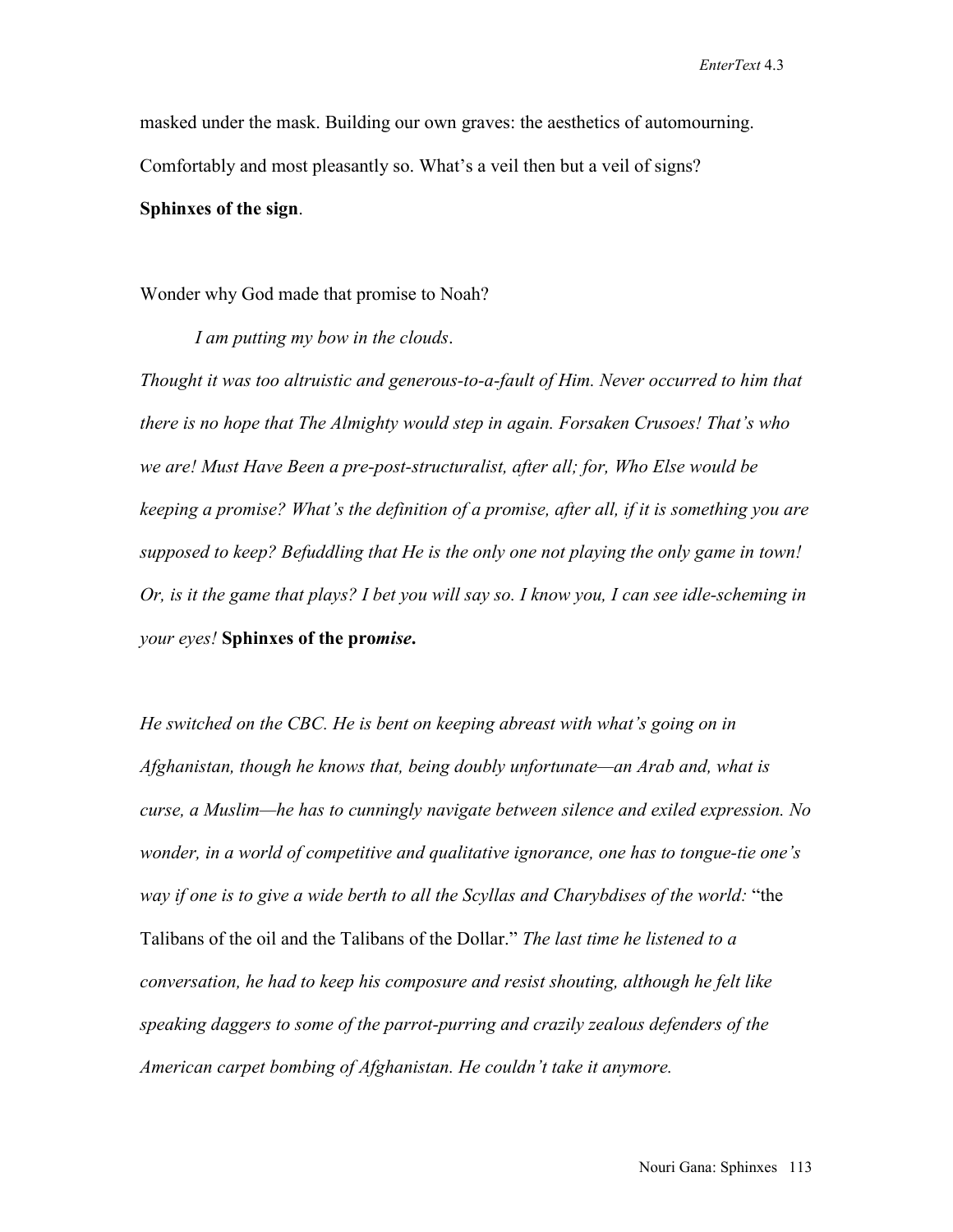*EnterText* 4.3

#### **Sphinxes of the biogeovisible**.

The politics of everydayfear come true. Rage and raid, wind and rain against the Muslims *who are not ones*.

*The United States of America is an enemy of those who aid terrorists and of the barbaric criminals who profane a great religion by committing murder in its name*.

Islam! Peace! Such *a great religion* so badly interpreted and so uncompromisingly read on the edge. Says who? There are no neutral grounds, not in Islam, let alone in America's newly-bottled war.

Incredible how, from within an engulfing and fetishistic ignorance about Islam, every one becomes an expert overnight. Anything goes. Write two or three books discussing the neurosis of the converted (to Islam) and you might as well win the Nobel Prize for literature. Now, the Talibans are the prodigy of the converted—they suffer from the neurosis of the converted; they want to outdo the converter by/in their decided craziness about Islam.

They become fundamentalists while the converters tend to become secularized. The demise of political Islam is the birth of Talibanism.

Everyone has a say; everyone is so willing to bray! New theories, new conceptualizations, new, new, just come from the printers, new bottles. Bottled thoughts. No later unbottling can unbottle the first unbottling. Always look for the genie inside the bottle. Speckstres of the bottle: Proteus bound. Unleash Proteus, you bottle-engineers! Keep your books away. So, what's a book? But, first what's thought? A bottle of the